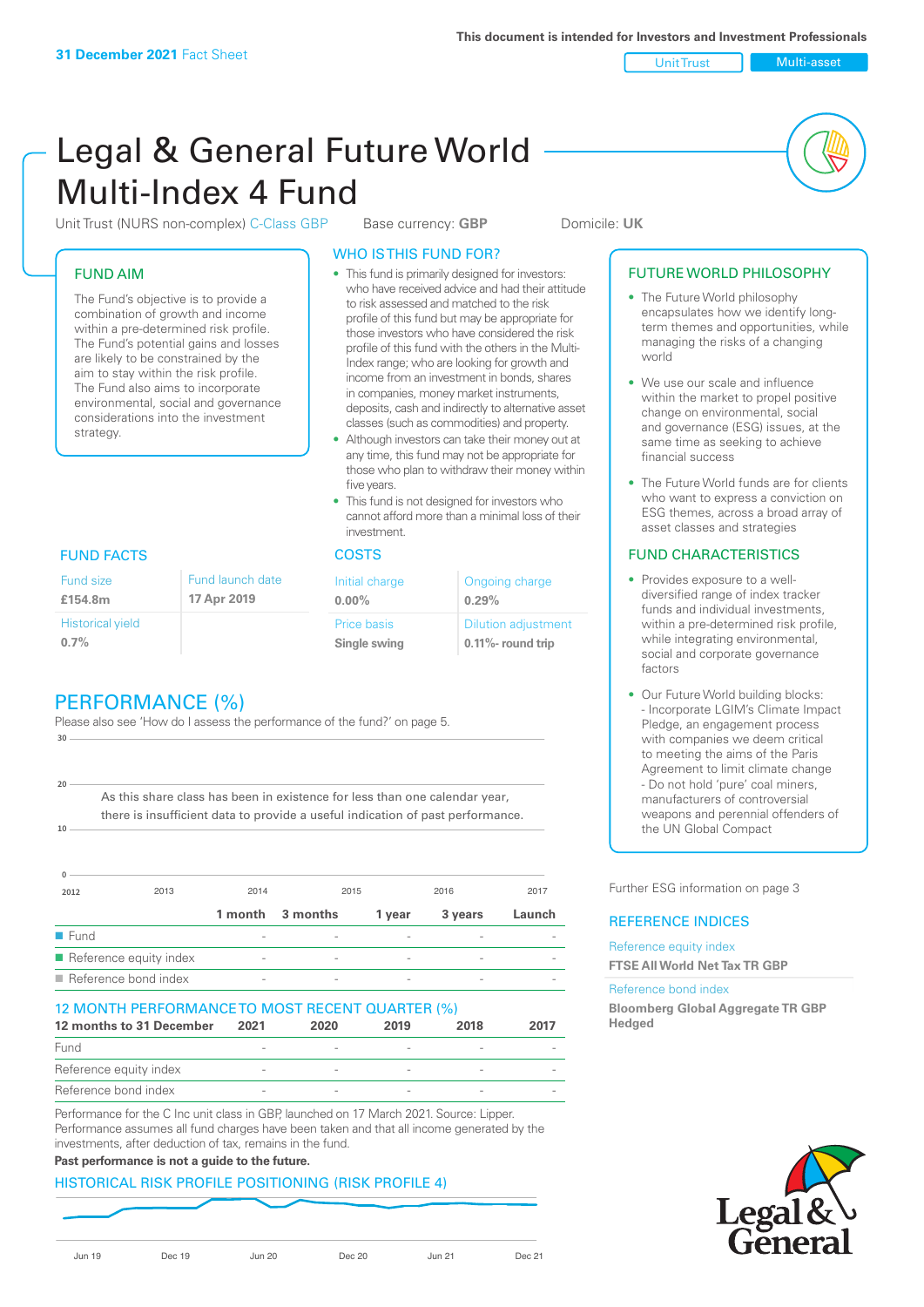Unit Trust (NURS non-complex) C-Class GBP

# PORTFOLIO BREAKDOWN

All data source LGIM unless otherwise stated. Totals may not sum due to rounding.





# FUND MANAGERS

The fund managers have responsibility for managing the multi-index fund range. They are part of the Multi-Asset Funds (MAF) team in LGIM. This team focuses on designing and managing multi-asset funds that are tailored to match the specific objectives of various client types. The team sits within a wider Asset Allocation team which combines both depth of experience with a broad range of expertise from different fields, including fund management, investment consulting and risk management roles.

\*these holdings include allocations to quasisovereign bonds.

# TOP 10 HOLDINGS (%)

| L&G FW ESG Developed Equity Index Fund                    |     |
|-----------------------------------------------------------|-----|
| L&G FW ESG UK Equity Index Fund                           | 9.5 |
| Cash                                                      | 9.3 |
| <b>L&amp;G UK ESG Corporate Bonds ETF</b>                 | 7.0 |
| L&G Future World Global Credit Fund                       | 5.0 |
| L&G Global Inflation Linked Bond Index Fund               | 4.5 |
| L&G ESG Emerging Markets Government Bond (USD) Index Fund |     |
| L&G All Stocks Gilt Index Trust                           | 4.0 |
| L&G Japan Equity ETF                                      | 3.8 |
| L&G Global Emerging Markets Index Fund                    |     |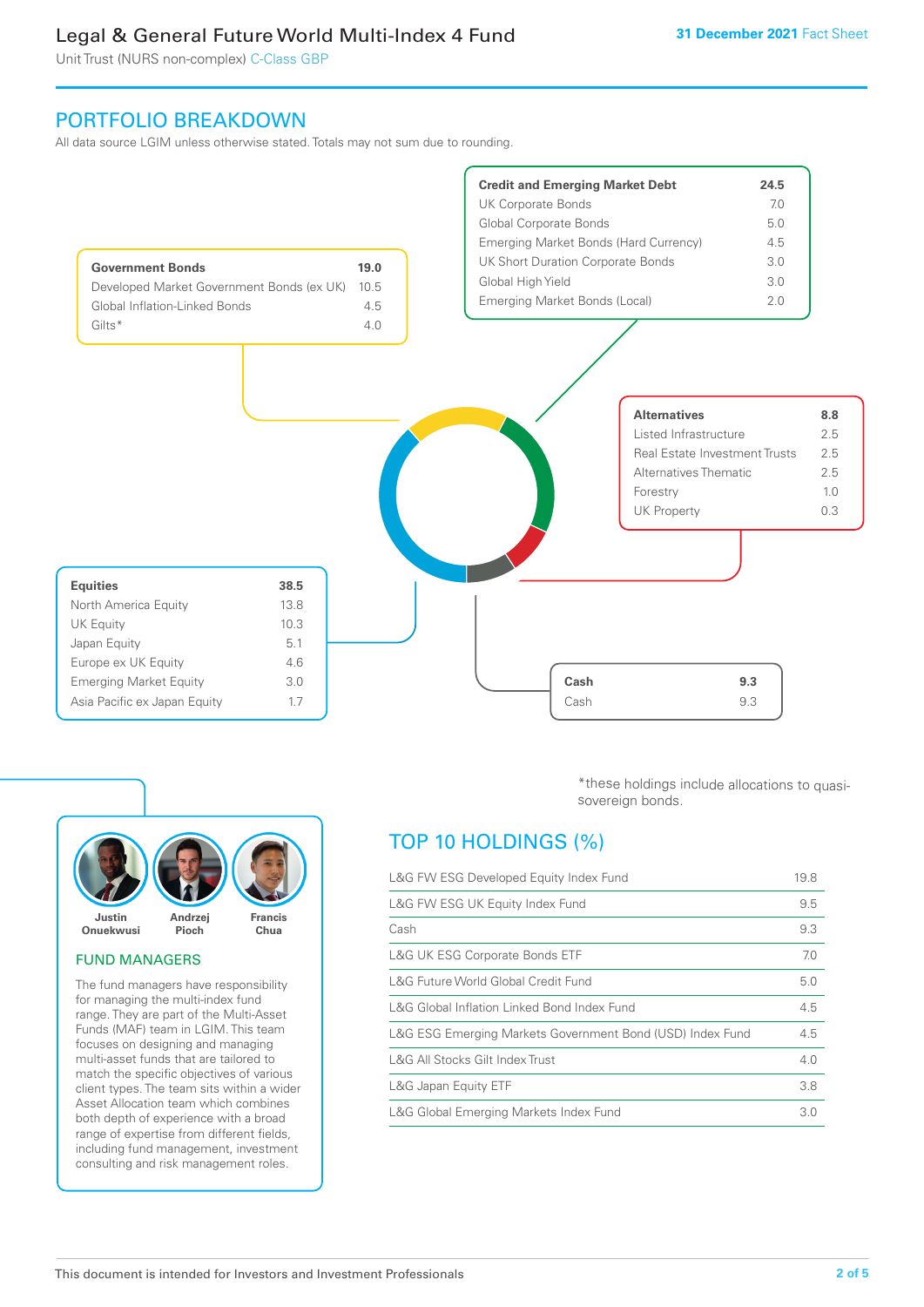Unit Trust (NURS non-complex) C-Class GBP

**56**

ESG score of comparator

# ESG COMMITMENT

From diesel emissions to oil spills, there have been many tangible examples in recent years of how failures in the way companies are run can have a harmful impact on the environment, society and investor returns. We believe responsible investing can mitigate the risk of such outcomes and has the potential to improve returns through the integration of environmental, social and governance (ESG) considerations, active ownership and longterm thematic analysis.

# ESG SCORE

We score companies based on environmental, social and governance factors. The ESG Score is aligned to our engagement and voting activities. As a result, this portfolio has an aggregate ESG Score of **62** versus a mainstream comparator of **56**.

ESG scores and carbon metrics are calculated for the portion of the portfolio that invests in LGIM's Future World funds.



# ENVIRONMENTAL PERFORMANCE

**/100 /100**

Carbon dioxide (CO2) is the most significant contributor to greenhouse gas emissions which are driving climate change. Compared to the unadjusted comparator, the fund will have a different exposure to current and future sources of carbon dioxide emissions.



**62**

ESG score of fund

## CARBON RESERVES INTENSITY

Carbon reserves are fossil fuels (coal, oil and gas) which, if burnt, will become the carbon emissions of the future. To meet global climate change targets, the unabated use of fossil fuels is expected to decline over time.

The figures below are a measure of the size of carbon reserves held by the fund's underlying companies.

**79%** Lower carbon reserves intensity than the unadjusted comparator

> than the unadjusted comparator



Tonnes of CO<sub>2</sub>e<sup>i</sup> per \$1 million **of enterprise value including cash (EVIC)**

The fund has 79% lower carbon reserves intensity<sup>ii</sup> compared to the unadjusted comparator.

The difference in carbon reserves intensity means that for every \$1 million invested in the fund, the exposure to carbon reserves through the underlying companies is reduced by an amount equivalent to **1744 tonnes of CO<sub>2</sub>e** compared to having invested in the unadjusted comparator.



CARBON FOOTPRINT

Following the global Paris Agreement on climate change, companies in all sectors are expected to reduce their emissions to prepare and adapt for a low-carbon economy.



**Tonnes of CO2 e per \$1 million of EVIC**

The fund has **57%** lower carbon footprint compared to the unadjusted comparator. Carbon footprint describes the relationship between the carbon emissions of a company and its EVIC<sup>ii</sup>.

The difference in carbon footprint means that the fund has selected companies where, for the same level of EVIC, the associated emissions<sup>iv</sup> are lower by **35 tonnes of CO<sub>2</sub>e** compared to the unadjusted comparator<sup>v</sup>.



For further information please go to www.lgim.com/esginfo Ø

**The comparator for this fund is a bespoke asset-weighted blend\* of Solactive market-capitalisation indices in equities and credit. \*The blend will evolve over time in line with the actual asset allocation of the multi-asset fund.**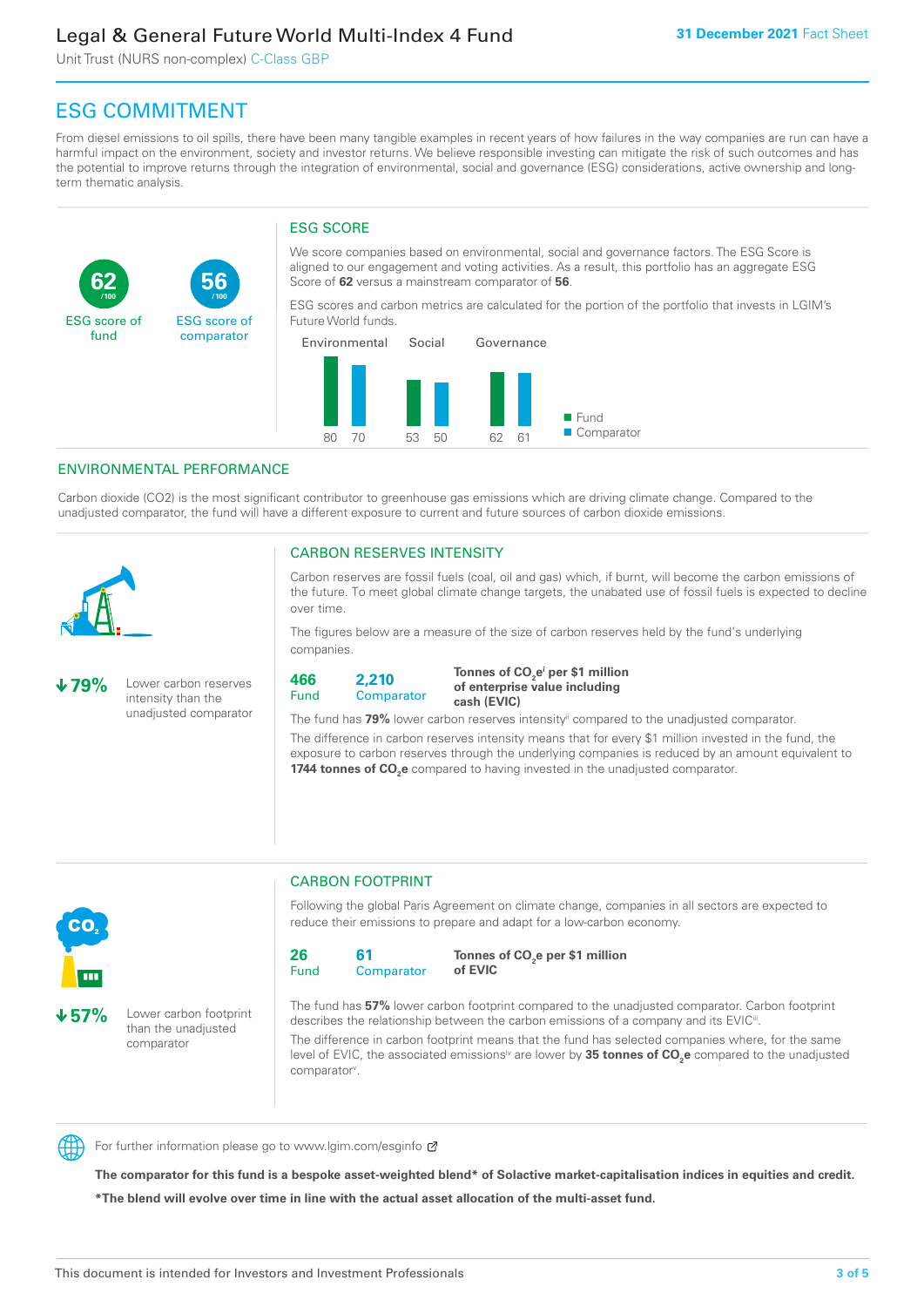Unit Trust (NURS non-complex) C-Class GBP

# **NOTES**

 $^\mathrm{i}$  Carbon dioxide equivalent (CO<sub>2</sub>e) is a standard unit to compare the emissions of different greenhouse gases.

ii This metric looks at the embedded carbon in the fossil fuel reserves owned by a company, divided by a company's enterprise value (including cash), to adjust for company size. This represents a carbon reserves intensity score for a company.

iii The choice of this metric follows best practice recommendations from the **Task Force on Climate-related Financial Disclosures.**

iv Data on carbon emissions from a company's operations and purchased energy is used.

v This measure is the result of differences in the weights of companies between the index or the fund and the comparator, and does not depend on the amount invested in the fund. It describes the relative 'carbon efficiency' of different companies in the comparator (i.e. how much carbon was emitted per unit of sales) or in the fund, not the contribution of an individual investor in financing carbon emissions.

#### **Third Party Disclaimers and Information**

Unless otherwise indicated all data contained in this factsheet is sourced from Legal & General Investment Management Limited. Where this document contains third party data ("Third Party Data"), we cannot guarantee the accuracy, completeness or reliability of such Third Party Data and accept no responsibility or liability whatsoever in respect of such Third Party Data, or in respect of any loss or damage suffered by you, your client or any other party arising in connection with either the provision of Third Party Data or any inaccuracies, errors or omissions, regardless of cause in any Third Party Data.

Where we use third party data within this document, it is never used directly and instead it forms the basis of our own calculations; we do so under licence and with the providers' legal permission.

While all reasonable endeavours are taken to ensure the data provided is accurate, it is important to note that the data providers assume no responsibility for errors or omissions and cannot be held liable for damage arising from our use of their data within our calculations. Information is for recipients' internal use only.

Source: HSBC© HSBC 2021.

Powered by Refinitiv Information.

Powered by Sustainalytics 2021.

Source: ISS.